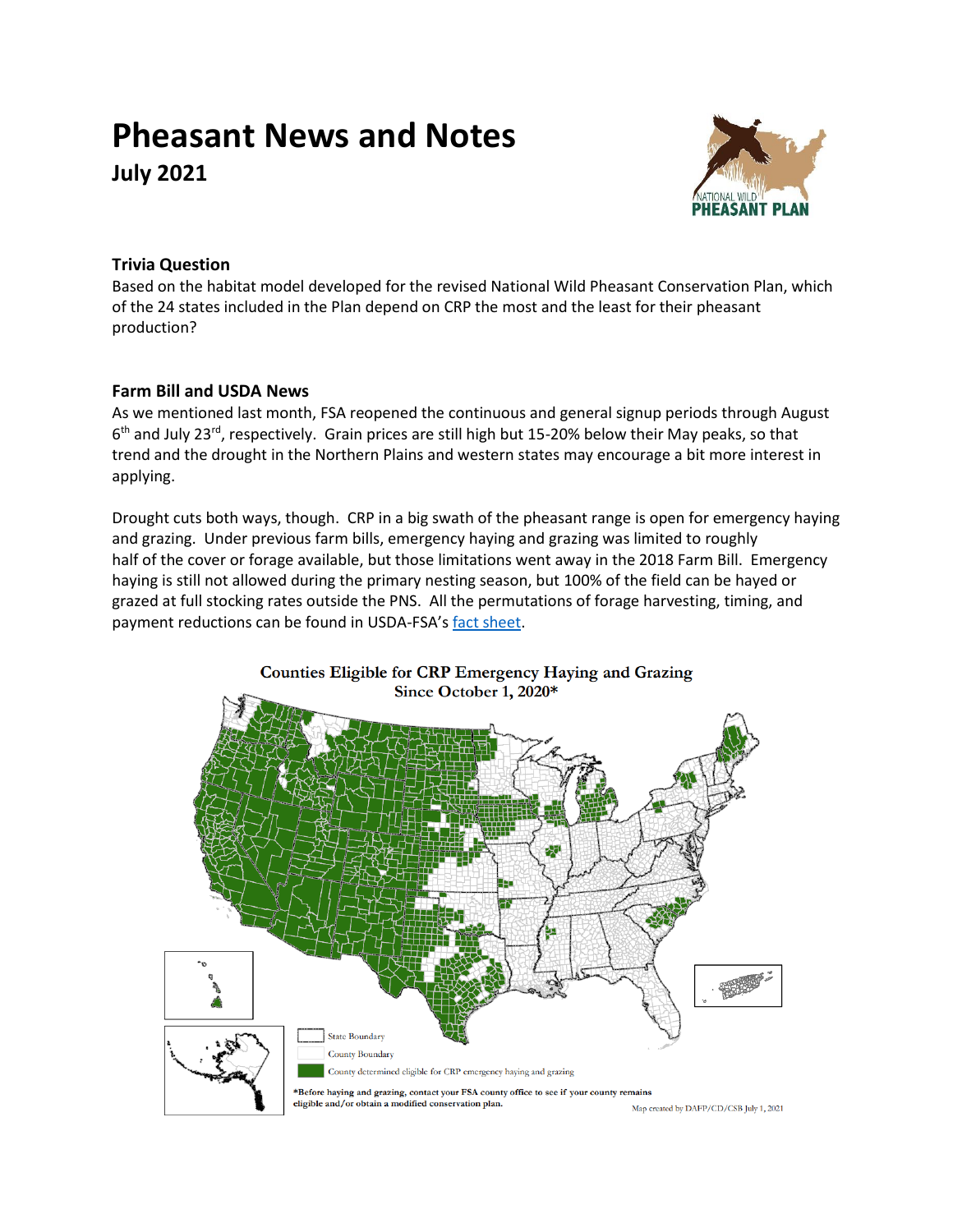Speaking of drought, Jim Inglis passed along the following long-term risk chart from the University of Illinois' Farm Policy News:



#### Drought risk reflects frequency of severe drought and varies regionally, 1900-2016

Note: Drought frequency is the number of years when at least 1 summer month (June, July, or August) had moderate or worse drought (PMDI  $\leq$  -2.00).

Source: USDA, Economic Research Service using historical data by climate district from the National Oceanic and Atmospheric Administration, Palmer Modified Drought Index (PMDI).

Jim also passed along th[e notice](https://www.rma.usda.gov/en/News-Room/Press/Press-Releases/2021-News/Producers-Can-Now-Hay-Graze-and-Chop-Cover-Crops-and-Still-Receive-Full-Prevented-Planting-Paymnt) that USDA will allow producers to establish a cover crop on insured prevented plant acres and then to hay, graze, or chop the cover crop for sileage and still receive 100% of their prevented planting payment. The rule had been in place on a short-term basis but is now available for the 2021 crop year and beyond. The change is meant to speed adoption of cover crop use by producers.

#### **Notes from Around the Pheasant Range**

A review draft of the revised National Wild Pheasant Conservation Plan is now in the hands of the Management Board. The Board will meet Monday, July 26<sup>th</sup> at noon Central Time to discuss the draft, particularly its initial recommendation for a 45-million-acre national CRP enrollment. Thanks to all the Technical Committee members for their hard work on the document to date, and they are welcome to attend the Management Board discussion online.

I attended the Midwest Association of Fish and Wildlife Agencies (MAFWA) Directors Meeting last week, where I presented a brief update on our partnership's activities. Pheasant-relevant items among my meeting notes included: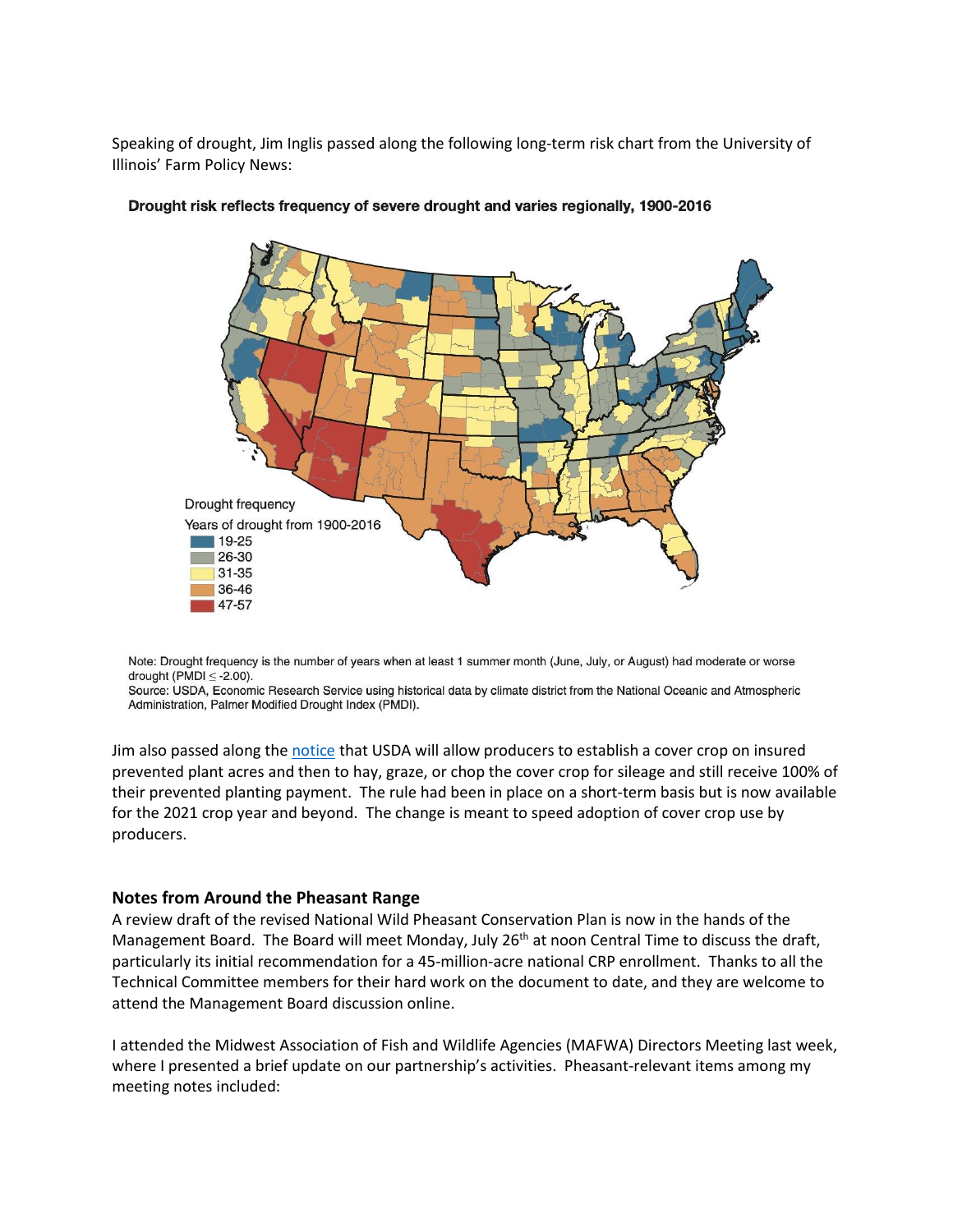- The three-day meeting was chaired by Management Board member Keith Warnke of Wisconsin – well done, Keith!
- Jim Douglas (Management Board, Nebraska Game and Parks Commission) has announced his retirement as Director effective this fall. Jim was one of the earliest proponents of our National Plan partnership and the Plan Coordinator position, for which he did much of the legwork to secure the initial state funding commitments. We thank Jim for his foundational work for our partnership and wish him nothing but happiness in his retirement.
- Terry Steinwand also announced his retirement as Director of the North Dakota Game and Fish Department, effective later this month. Terry was also an early partnership supporter, and we wish him well.
- Joseph Lautenbach (Technical Committee, Ohio DNR) and Dave Kohler (former Management Board member for Ohio) were part of the Ohio Birding Academy Team that won the MAFWA Excellence in Conservation Award, and Mike Parker (private lands biologist for the Michigan DNR) won the Spirit of the Shack Award – congratulations to Joseph, Dave, and Mike!
- Kurt Thiede (formerly of the Wisconsin DNR) has been hired to replace Jen Mock Schaeffer as AFWA's Government Affairs Director.
- MAFWA is exploring the possibility of hiring or otherwise supporting an R3 Coordinator but hasn't yet determined how best to do so.
- North Dakota is starting a new project to facilitate electronic (online) posting of private land, such that hunters can identify who to contact to gain access permission for individual parcels.
- The Recovering America's Wildlife Act (RAWA) is expected to be introduced in the Senate on July  $12<sup>th</sup>$  with bipartisan sponsorship. The House's counterpart currently has over 60 sponsors. If passed, the annual RAWA allocation to MAFWA states would be \$237 million.
- The MAFWA Directors passed a recommendation to 1) support and encourage state agencies to commit to using lead alternatives in their own programs, events, and initiatives when applicable, and 2) develop a strategic approach to address the needs, challenges, and limitations surrounding lead alternatives for both angling and hunting.
- The Directors also approved creation of a MAFWA Human Dimensions Committee.

Taylor Shirley defended her Master's thesis from Iowa State University last month. You will recall that Taylor was the student working on pheasant use of cover crops under Dr. Adam Janke. Taylor and Adam have been great about presenting most of their results to us well ahead of the defense so there were not a lot of surprises, but the highlights included:

- Cover crops on their southeast Iowa study areas were mostly cereal rye planted after corn or soybean harvest in the fall, and then terminated prior to corn or soybean planting the following spring.
- Cover crops in this system showed little use by nesting pheasants, with only four nests found. None of the four was successful, though none was destroyed by farming equipment.
- By the end of the study, about 15-20% of cropland in the study county used cover crops. Cover crop availability around crow-count sample points and roadside brood routes (defined by 400-m buffers around both) had little predicted effect on crowing male abundance or the probability of detecting broods.
- Though the present cover crop system showed limited potential for pheasant production, other systems (particularly if the cover crop is grown for seed) could provide value.
- Perennial grasslands are still the most important cover for pheasant production.